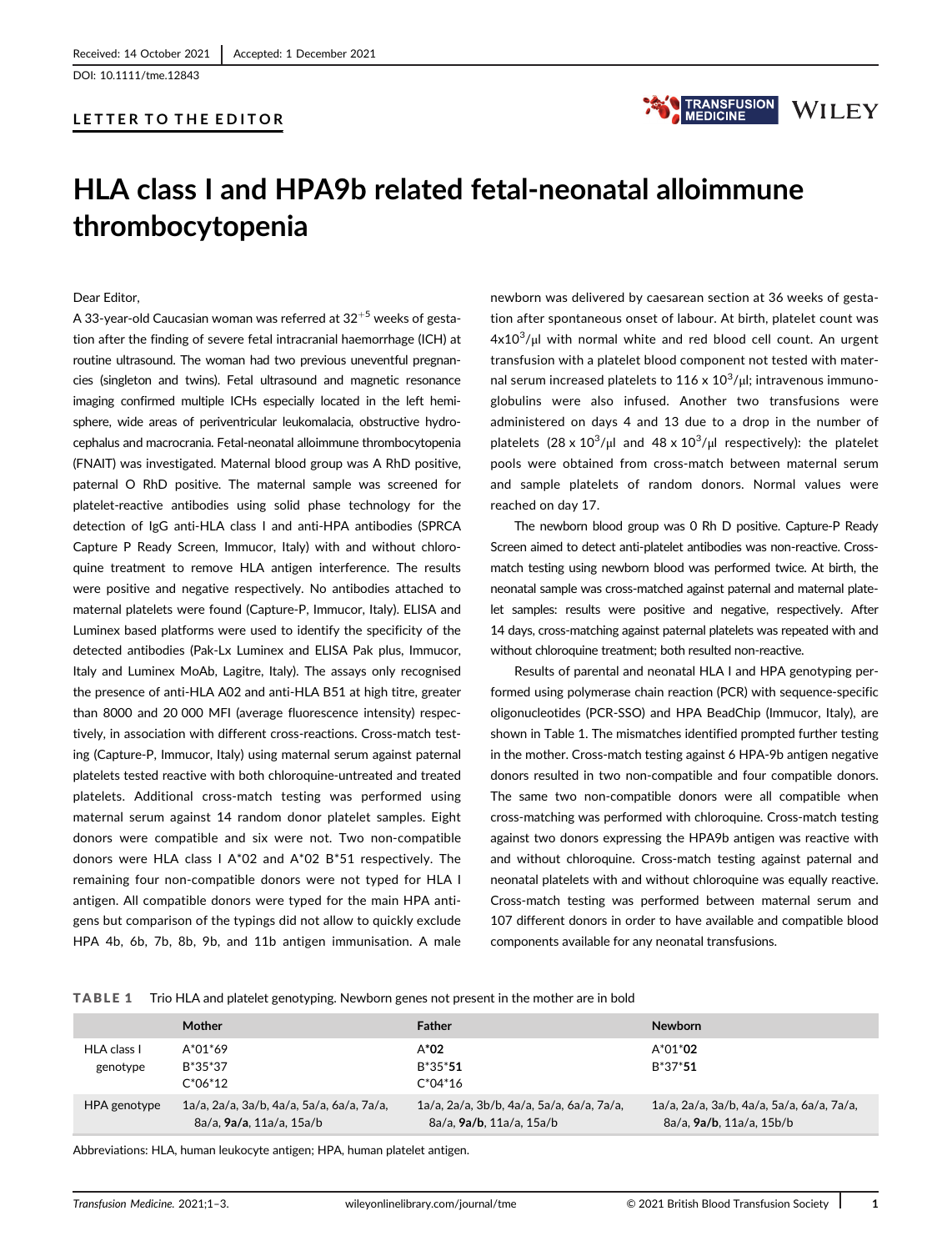2 WILEY CONSENSION

FNAIT is a cause of severe thrombocytopenia and ICH in both the fetus and newborn. $1$  FNAIT-related ICH is estimated to occur in at least 10:100 000 neonates. It mainly occurs in the third trimester of pregnancy and is associated with severe neurological sequelae and mortality. In most cases, FNAIT is caused by an alloimmune response against human platelet antigens (HPAs). In the Caucasian population HPA-1a antigen accounts for up to 80% cases, $<sup>2</sup>$  followed by HPA-5b</sup>  $(8-15\%$  of cases) and to a lesser extent HPA-3a/5a/15b.<sup>3</sup> More rarely, FNAIT is associated with low-frequency human platelet antigens (LFHPAs) or to HLA class I antigens, especially when related to locus A and B and with a highly expressed titre.<sup>4</sup> Among LFHPAs, HPA-9b is emerging as a significative trigger for  $FNAIT<sup>5</sup>$  Almost two-thirds of apparent cases of FNAIT are not resolved by laboratory confirmation of maternal immunisation against HPA antigens. When other causes of thrombocytopenia are not identified, a possible explanation may be involvement of HLA antibodies or limitations of laboratory studies.

In the current case, parental ABO compatibility excluded ABOmediated thrombocytopenia. The detection of maternal HLA class I antibodies, identified as HLA A02 and HLA B51 antibodies, and paternal HLA I genotype (HLA A\*02; B\*35\*51), were consistent with the clinical suspicion of FNAIT. However, an additional factor was likely to be involved, presumably related to the HPA system: genotyping showed a parental mismatch in the HPA 9 locus (mother HPA- 9a/a, father HPA 9a/b) and neonatal inheritance of the HPA-9b antigen from the father. Search for HPA antibodies (Pak-Lx Luminex and ELISA Pak plus) was inconclusive because no reactivity was detected against the glycoproteins GPIIb/IIIa, GPIa/IIa, GPIb/IX and GPIV. This can be explained by the limitations of the GP assay used which was not able to recognise the rare specificity HPA-9b. Moreover, it was not possible to find readily available source platelets from local donors carrying the target antigen because only a limited number of them had been typed for HPA and the expected frequency of HPA 4b, 6b, 7b, 8b, 9b, 11b in the population is extremely low  $\langle$ <1%).<sup>3</sup> Cross-match testing between maternal serum and both paternal and neonatal platelets was reactive after chloroquine treatment. This finding was supported by cross-match performed against HPA9b positive donors. This allowed to attribute the FNAIT to the presence of the paternally inherited HPA9b antigen on the son's platelets. It was not possible to identify any antibody specificity in neonatal serum (Capture—P Ready Screening method) presumably due to the extremely low platelet count as a result of the adhesion of the maternal alloantibodies to the neonatal platelets with consequent uptake and elimination.

Since the first report of a HPA-9b related FNAIT in 1995,<sup>6</sup> a total of 15 cases have been reported<sup>5,7,8</sup> and increasing evidence suggests that its prevalence in the population and among fathers of unresolved cases of FNAIT might be greater than previously reported.<sup>6,9</sup> The severity of thrombocytopenia and clinical presentation in our case is consistent with the argument that HPA-9b might be more immunogenic than others  $HPAs.<sup>5</sup>$  Our case supports the need to investigate alloimmunisation to HPA-9b and other rare specificities when routine screening for the most common antigens is negative or inconsistent with the laboratory and clinical findings. $3,5$  We experienced diagnostic limitations mainly due to the fact that the Ag panel used (Pak-Lx

Luminex Immunocor and Elisa Pak Plus Immunocor) does not identify HPA-9b. Difficulties with the detection of antibodies against HPA-9b antibodies have been described by some authors who urged further studies to fully understand the issue.<sup>5,7</sup> Nonetheless, even if FNAIT was strongly suspected both on clinical grounds and after the finding of anti-HLA I antibodies, the mother could not be offered intrauterine therapy of proven efficacy to begin at that gestational age. $1,9$ 

### CONFLICT OF INTEREST

The authors declare no conflict of interest.

## DATA AVAILABILITY STATEMENT

The data that support the findings of this study are not openly available due to sensitivity reasons and are available from the corresponding author upon reasonable request.

> Sara Barbieri<sup>1,2</sup> Alessandro Copeta<sup>3</sup> Nicoletta Revelli4 Alberto Malagoli<sup>3</sup> Alessia Montani<sup>3</sup> Enrico Sartori<sup>1,2</sup> Camillo Almici<sup>3</sup> Federico Prefumo $^{1,2}$ Susanna Bresciani<sup>3</sup>

<sup>1</sup>Department of Obstetrics and Gynaecology, ASST Spedali Civili, Brescia, Italy

<sup>2</sup>Department of Clinical and Experimental Sciences, University of Brescia, Brescia, Italy

<sup>3</sup>Department of Transfusion Medicine, ASST Spedali Civili, Brescia, Italy 4 Department of Transfusion Medicine, Lombardy Regional Rare Blood Bank, IRCCS Ca' Granda Ospedale Maggiore Policlinico, Milan, Italy

#### Correspondence

Federico Prefumo, Department of Obstetrics and Gynaecology, ASST Spedali Civili, Brescia, Italy. Email: [federico.prefumo@unibs.it](mailto:federico.prefumo@unibs.it)

#### ORCID

Camillo Almici <https://orcid.org/0000-0002-9438-2569> Federico Prefumo D<https://orcid.org/0000-0001-7793-714X>

#### REFERENCES

- 1. Lieberman L, Greinacher A, Murphy MF, et al. (ICTMG) ICfTMG. Fetal and neonatal alloimmune thrombocytopenia: recommendations for evidence-based practice, an international approach. Br J Haematol. 2019;185:549-562.
- 2. de Vos TW, Winkelhorst D, de Haas M, Lopriore E, Oepkes D. Epidemiology and management of fetal and neonatal alloimmune thrombocytopenia. Transfus Apher Sci. 2020;59:102704.
- 3. Peterson JA, Gitter M, Bougie DW, et al. Low-frequency human platelet antigens as triggers for neonatal alloimmune thrombocytopenia. Transfusion. 2014;54:1286-1293.